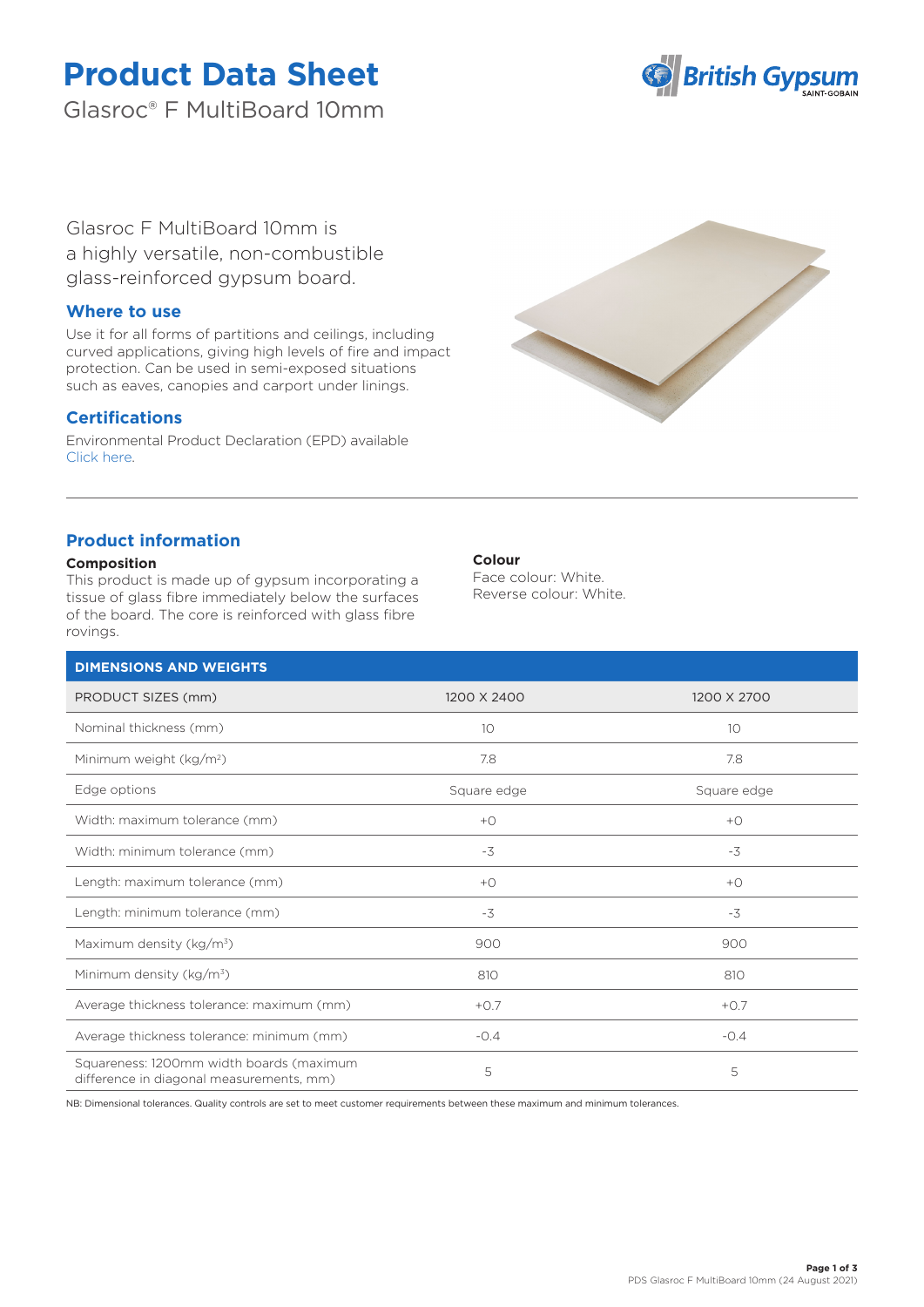# **Product Data Sheet**

Glasroc® F MultiBoard 10mm



## **Performance**

Here we only provide performance information related to the product. Please see the White Book for system-dependent performance.

## **Standards**

EN 15283-1:2008+A1:2009, Type GM-F. Declarations of Performance (DoP) available [Click here](https://www.british-gypsum.com/DoP)*.*

| Reaction to fire                                      | $\triangle$ 1 |
|-------------------------------------------------------|---------------|
| Thermal conductivity (W/mK)                           | 0.3           |
| Water vapour permeability $(u)$                       | 10            |
| Minimum average transverse flexural<br>strength (N)   | 168           |
| Minimum average longitudinal flexural<br>strength (N) | 430           |
| Minimum bending radius (mm)                           | 2500          |
| Maximum continuous<br>temperature exposure (°C)       | 49            |
|                                                       |               |

# **Installation**

### **Effect of condensation**

The thermal insulation and ventilation requirements of national Building Regulations aim to reduce the risk of condensation and mould growth in new buildings. However, designers should take care to eliminate all possibility of problems caused by condensation, particularly in refurbishment projects.

## **Cutting**

Either cut the board with a plasterboard saw, or score the front face with a sharp knife, snap it over a straightedge. Cut holes for things like socket boxes using a utility saw.

#### **Fixing**

Fix the board with the decorative side facing outwards. Install fixings at least 13mm from cut edges and ends. Stagger horizontal and vertical joints between layers by at least 600mm.

#### **Jointing**

After fixing the board, start finishing it as soon as you can to limit the risk of damage. You can finish the board using air-drying jointing products that comply with EN13963, including the Gyproc range.

## **Full-surface finishing**

After fixing the board, start finishing it as soon as you can to limit the risk of damage. You can finish the board using plaster that complies with EN13279-1, including the Thistle range.

## **Painting**

Start decorating as soon as possible after the finishing system is dry.

#### **Wallpapering**

Start decorating as soon as possible after the finishing system is dry.

#### **Snagging and minor repairs**

For minor damage and dents, check that the board core isn't shattered. If it's intact, fill the damaged area with Gyproc EasiFill 60, allow it to set, then apply a second coat if you need to. When it's dry, sand it to a finish before redecorating the area.

For a damaged core, broken edges or extensive damage, repair and replacement procedures differ depending on the number of board layers and fire resistance of the system; please contact our Technical Support Team for specific advice.